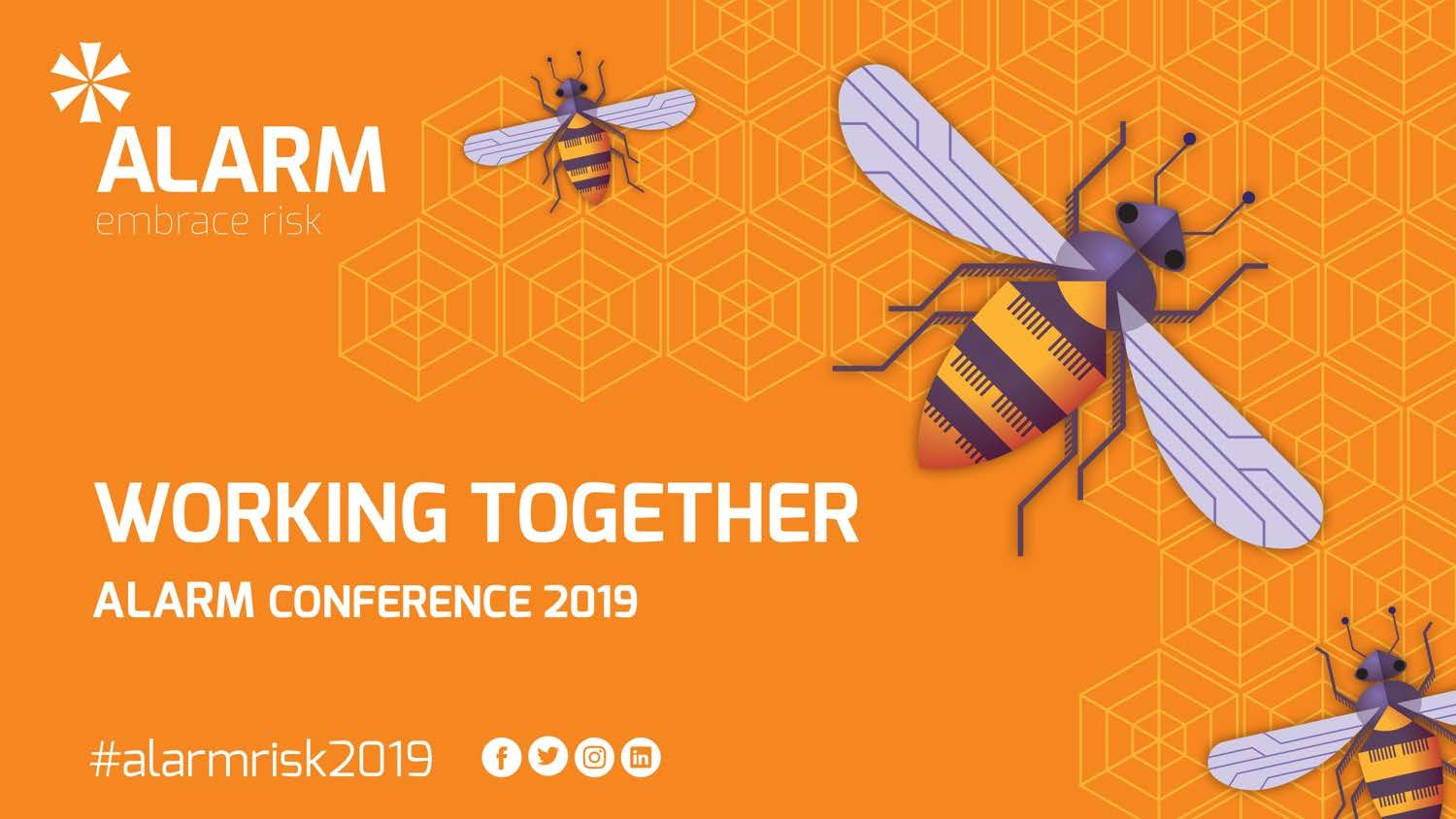



#alarmrisk2019 0000

**ALARM CONFERENCE 2019** 

# **Insurance and the public sector through the ages**

Bill Sulman, Aon

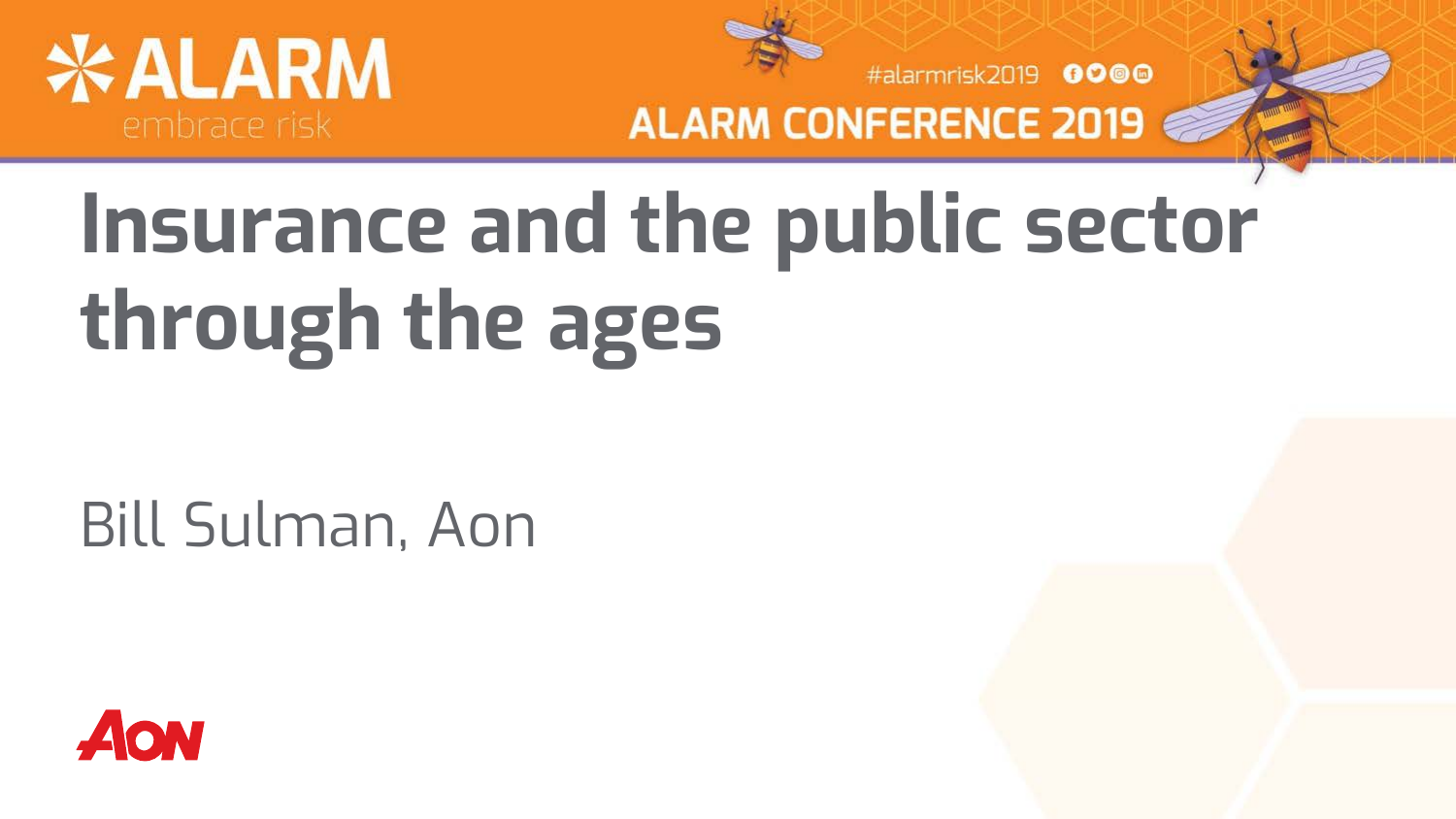



#alarmrisk2019 0000

- My first day at work- and the office in 1971
	- Decimilisation!- claims ledgers
- What was my first task when I arrived in the office each day? Guesses please?
	- No computers, copiers, emails, electronic records etc
- Departments, brokers and underwriters in the 70's
- The FOC and fire tariffs- what happened to them?
	- Fire Officer Committee- they set the rates!
	- Fire 0.0256% plus aircraft 0.0003% plus explosion 0.002% plus storm 0.0123% etc. ad infinitum = rate for the risk
	- 65/35 split tariff/ non-tariff
	- AIU (now AIG) and others from USA ruined our life!

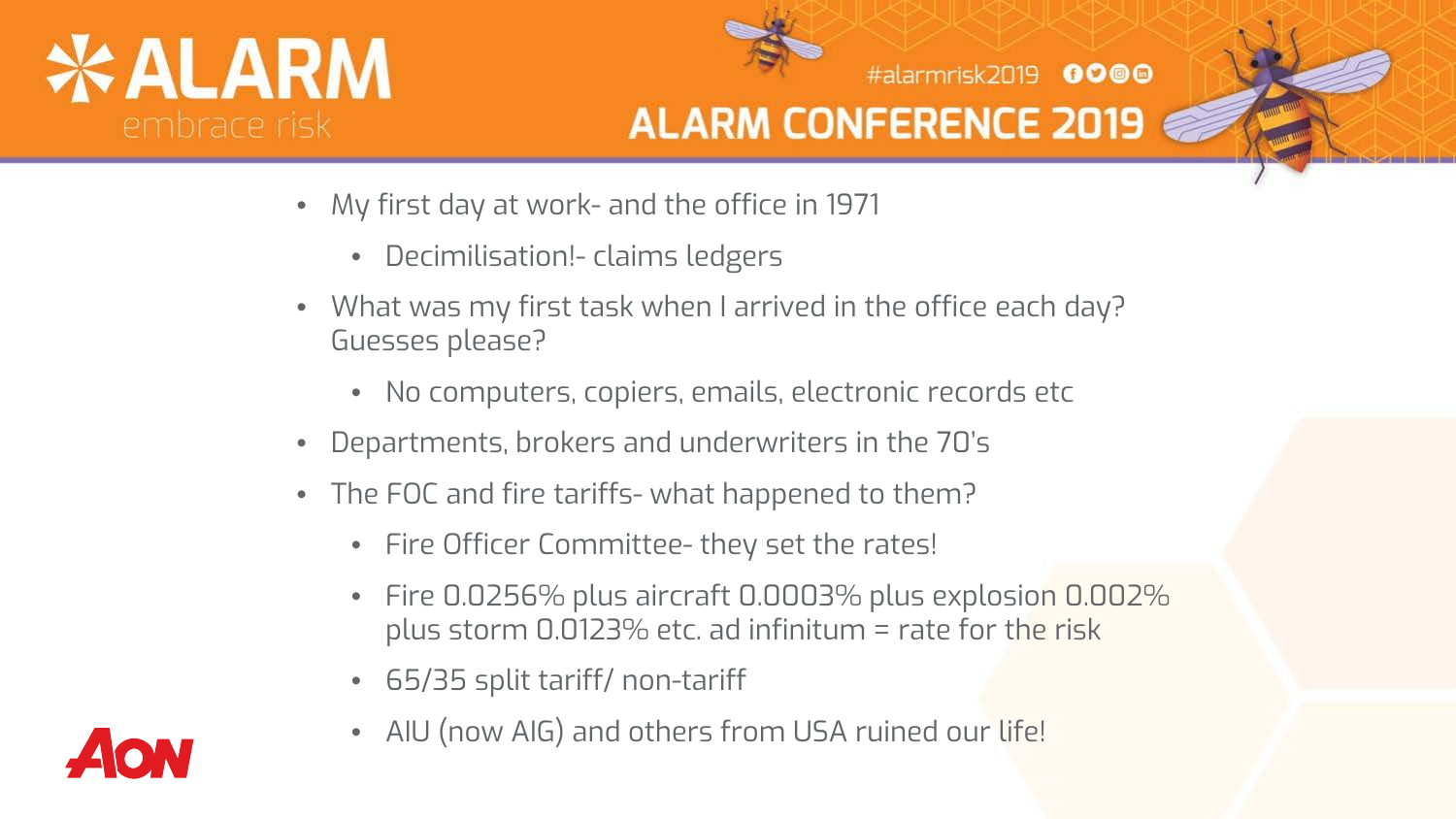



#alarmrisk2019 0000

### Departments in an insurance broker 1970s

- Fire, Accident, Motor, Engineering, Construction, New Business, Renewals, General admin, wordings technicians, claims
- Coordinators were today's Client managers- only people to see client
- Claims departments ruled the roost!
- Separation of roles meant specialisations were rife and people who knew everything were rare!

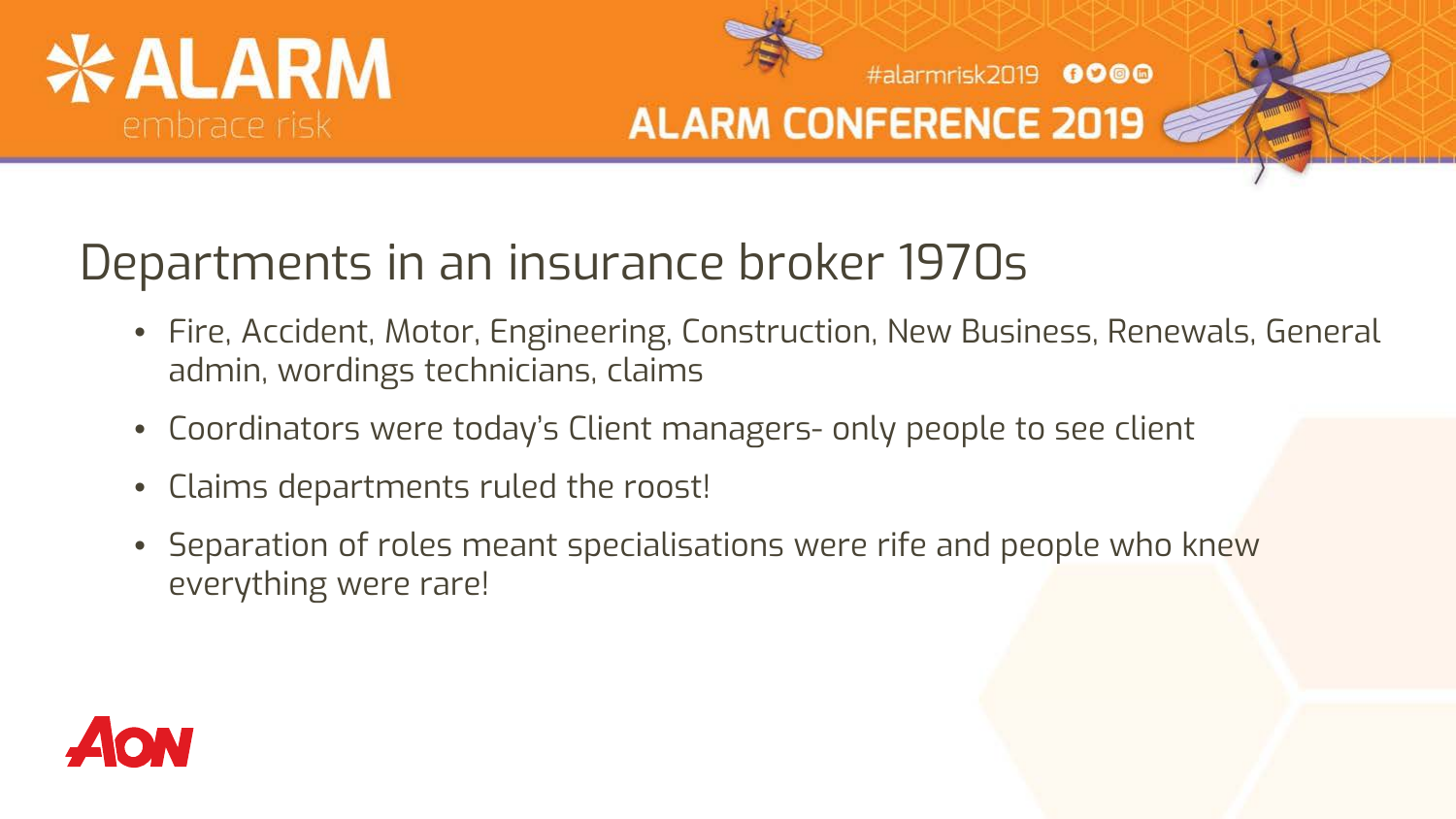



#alarmrisk2019 0000

#### A day in the office in 1970's

- 1. Open the post
- 2. Manager reviews post and distributes to section leaders
- 3. SL reviews post and gives to junior for on job training!
- 4. Junior tells SL what he or she (mostly he!) thinks should be done- gets agreement. 5. Junior writes hand-written memo on carbonated paper to insurers, copies client letter on a bander and sends out
	- 6. Junior handwrites proposed letter to client, gets agreement from SL
	- 7. Junior dictates letter to client and sends tape to typing pool
	- 8. Letter comes back for checking and sending- 3 days later!

SO That's a day gone by then- unless we have the odd phone call- not frequent!

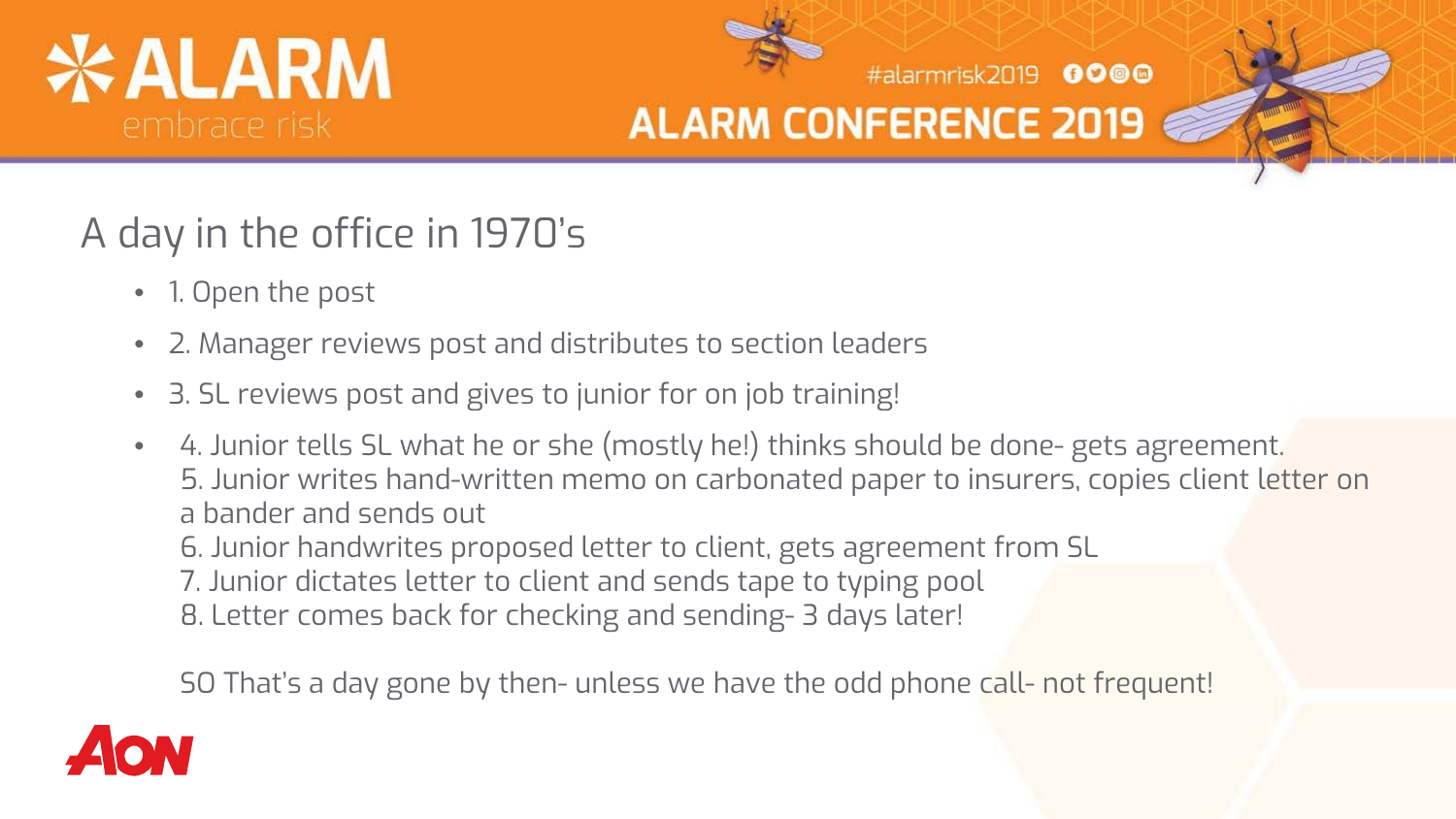



#alarmrisk2019 0000

# Insurers history

- Aviva- Hand in Hand; CU; Gen Accident; Norwich Union
- AIG- AIU previously
- Allianz- Cornhill
- Aspen- London and Edinburgh; Wellington
- Axa- Phoenix; Guardian Royal Exchange; XL; Catlin
- Chubb- INA; CIGNA; ACE
- QBE- NME; Iron Trades
- > RSA- Royal; Sun Alliance;
- Travelers- always Travelers!
- Zurich- Eagle Star and of course MMI- of sorts

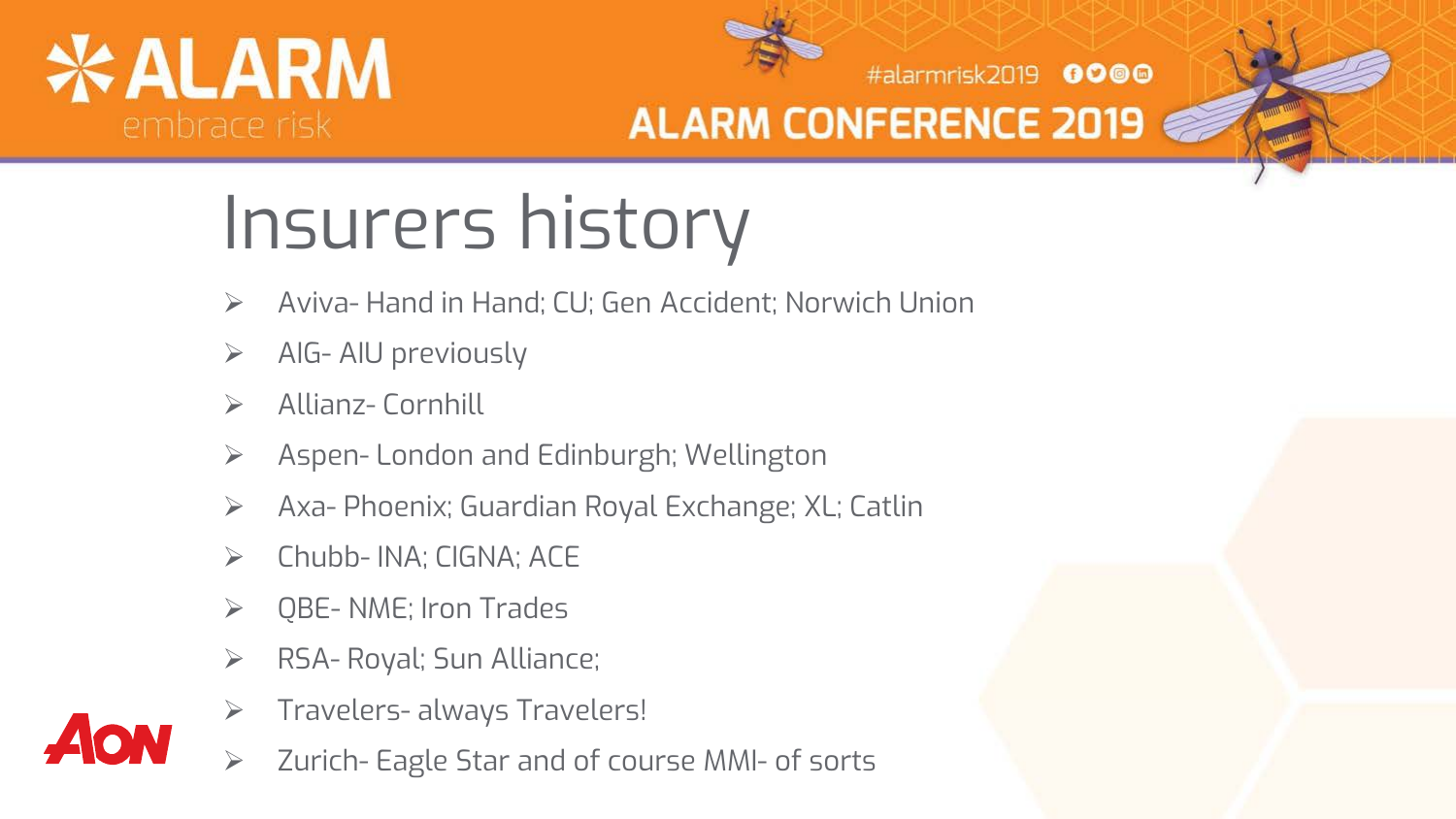



#alarmrisk2019 0000

#### **ALARM CONFERENCE 2019**

## Brokers

| Aon                                          | <b>Gallagher</b>                           | <b>Marsh</b>           | <b>Willis</b>                                    |
|----------------------------------------------|--------------------------------------------|------------------------|--------------------------------------------------|
| Bain & Co Clarkson Ryan Ins<br>group         | Lowndes Lambert<br>CE Heath J Gallagher    | Sedgwick               | <b>Willis Faber Dumas</b><br><b>Watson Wyatt</b> |
| Hogg Robinson JH Minet                       | <b>Hammonds</b><br><b>Sterling Bassett</b> | Johnson and Higgins    | Corroon and Black<br><b>Towers Perrin</b>        |
| <b>Rollins Hudig Hall Hewitt</b><br>Benfield | Giles Oval<br>Portmore                     | Jardine Lloyd Thompson | <b>Millers</b>                                   |
| WHO IS NEXT?                                 |                                            |                        |                                                  |

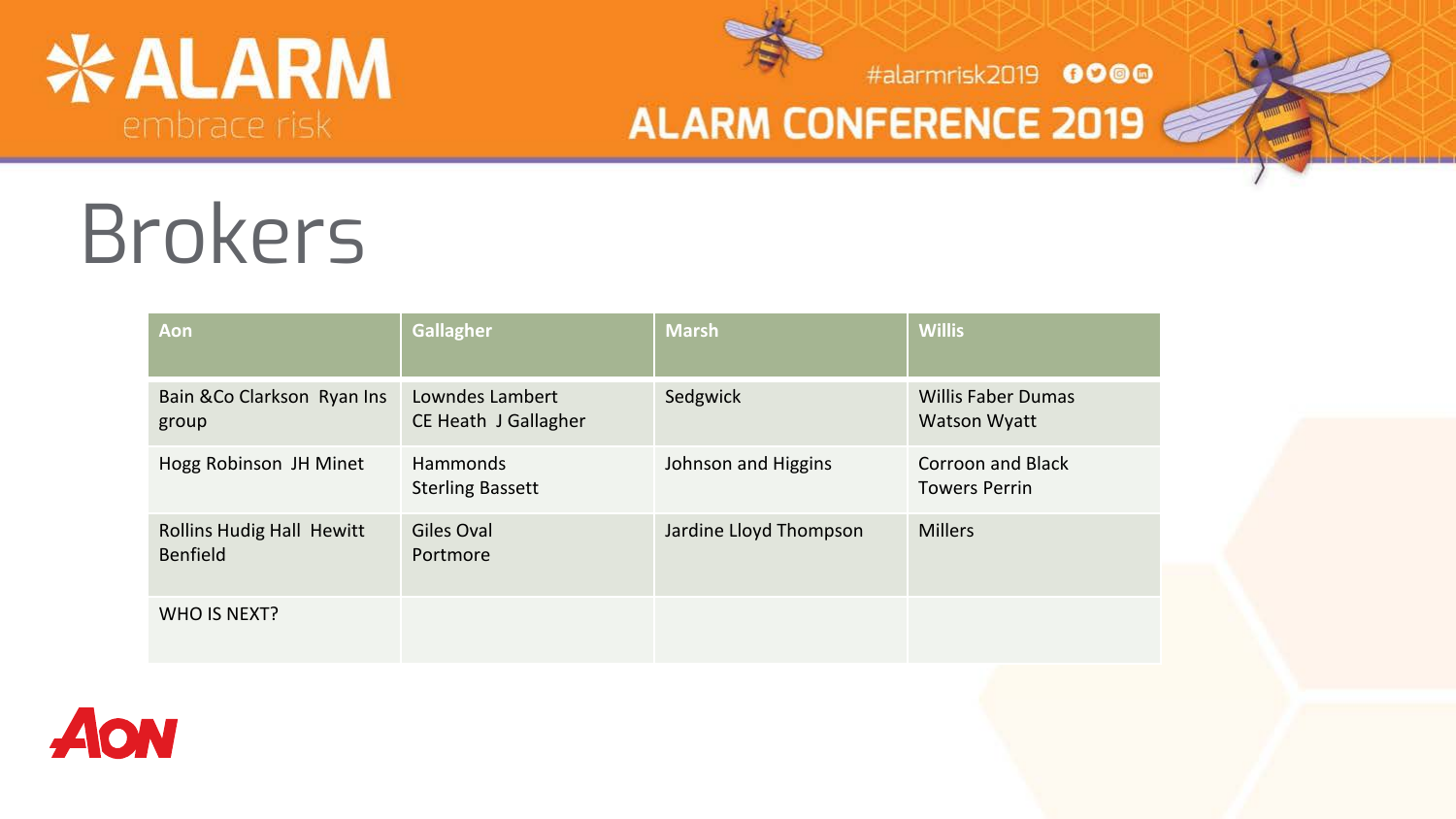



#alarmrisk2019 0000

### Limits of liability, excesses

- Employers Liability- unlimited until Employers Liability Compulsory Insurance Act revised 1994- £10 million minimum limit
- Public Liability- 1970s standard £100,000; moved upwards in 1980s
- Large liability claims? No record but somewhere around £50,000!!! Although USA was in front of us- see Ford Pinto claim inc. punitive damages
- Excesses- NIL for EL- legal requirement; PL £500?
- $\triangleright$  Notts CC had PL/ EL limit £50,000 in 1972
- $\triangleright$  Increased to £100,000 in 1976 then...
- £1million- then £5 million then £10 million
- $\triangleright$  Now £50 million but is it enough? Grenfell?
- **Mars bar 1975- 6p, now 60p (also 20% smaller!)**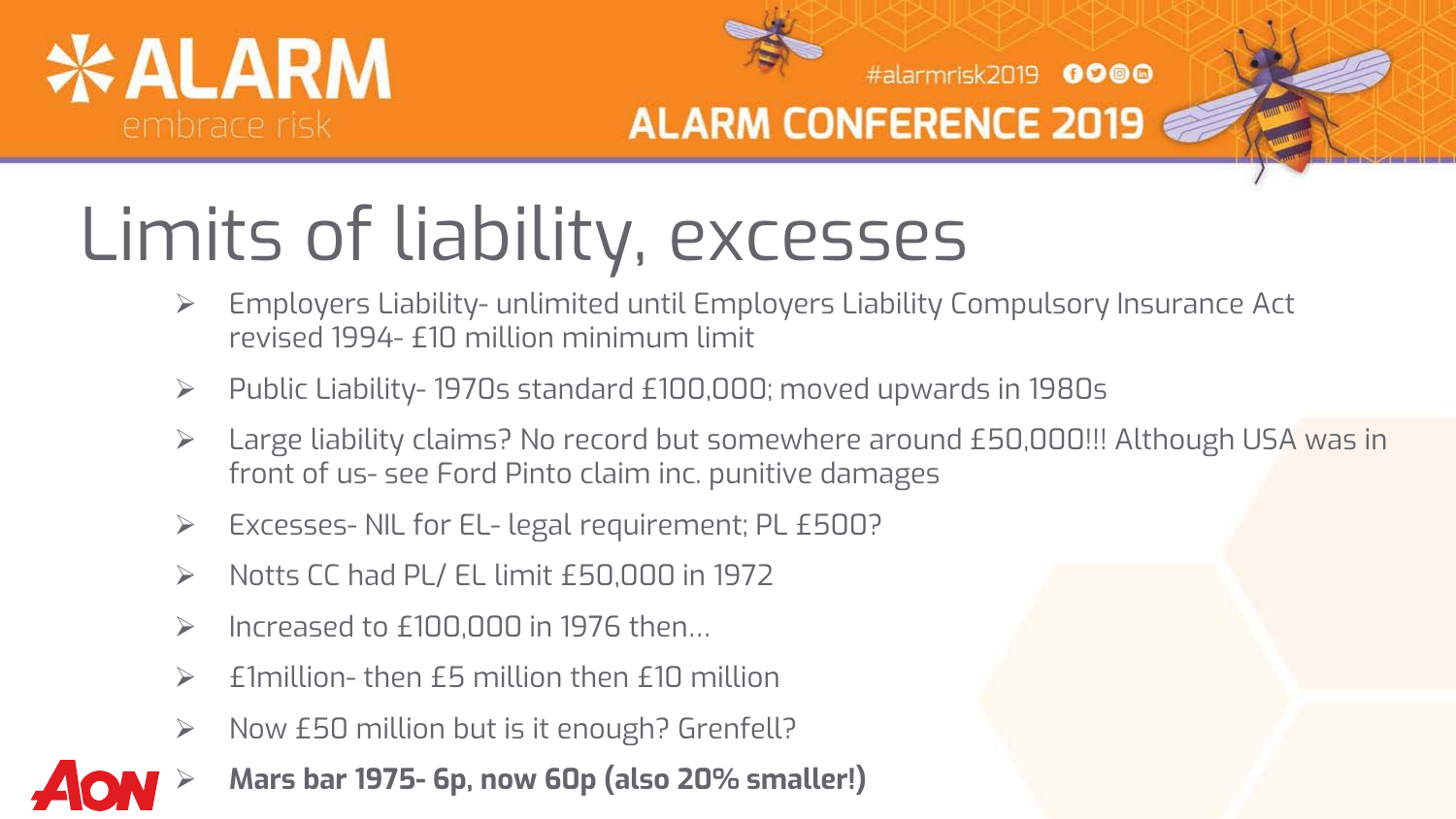

#alarmrisk2019 0000

# Limits of liability, coverage

Pollution cover- not excluded

Terrorism cover not excluded until NI Terrorism Act and Pool Re

Until AIU came into the market in 1970s there was no "Commercial All Risks" it was all FOC rules- so competition was almost non-existent!

However all public sector policies on fire and perils basis

Most still are- why is that?

Market has developed more comprehensive wordings through competition

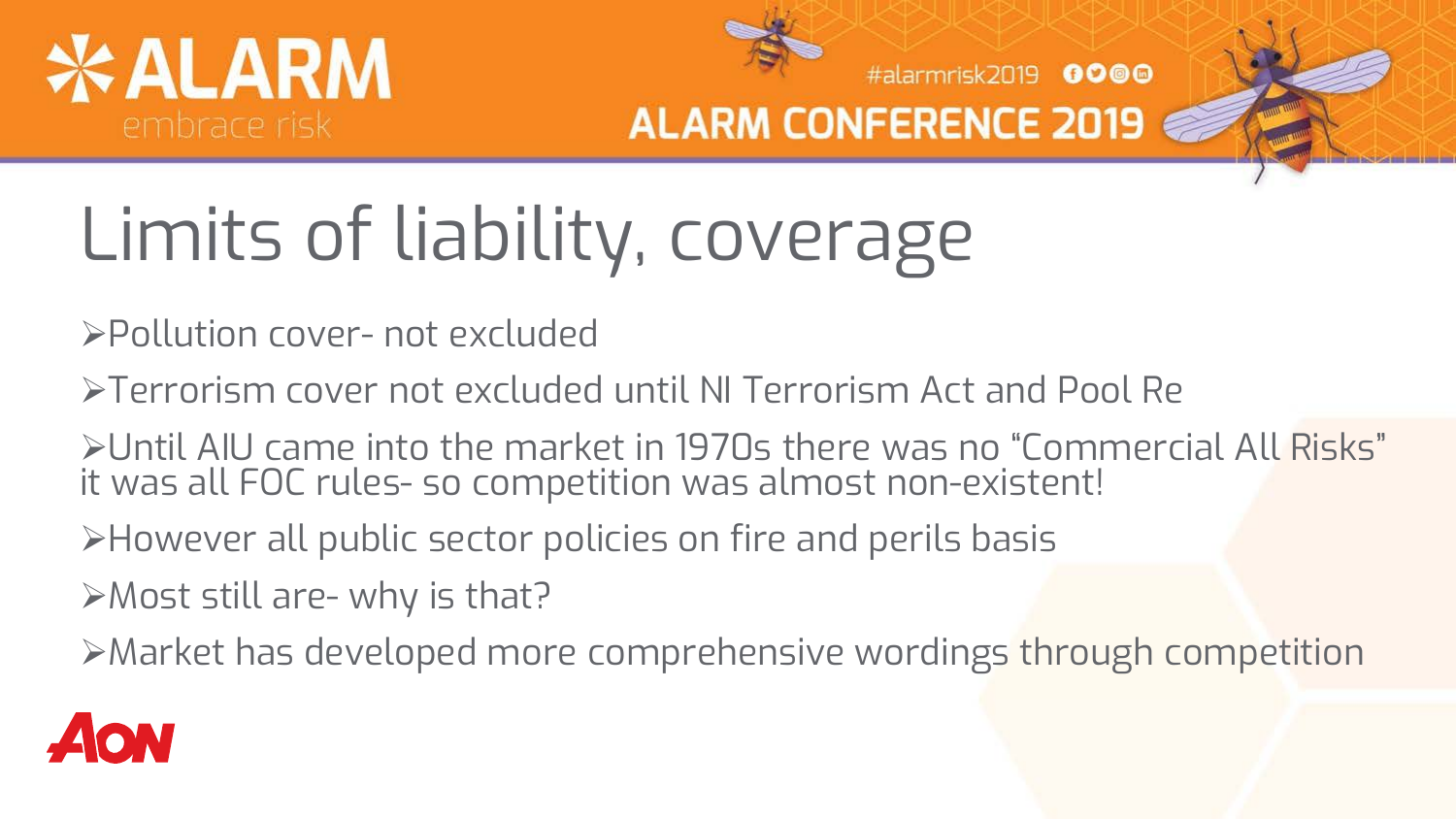



#alarmrisk2019 0000

### Public Sector Insurance in the 70's and 80's

- $\geq$  1880's to 1992- approx 85% MMI
- $\triangleright$  Very few broking appointments
- Organisations relied on MMI for advice- conflict?
- $\triangleright$  Policy wordings- out of the arc!
- Enhancements in cover- endorsement and AP
- $\triangleright$  Claims not covered- paid and AP issued!
- Tenders- pre OJEU were few and far between
- When renewal came round there was a negotiation
- NHS very large premiums in the market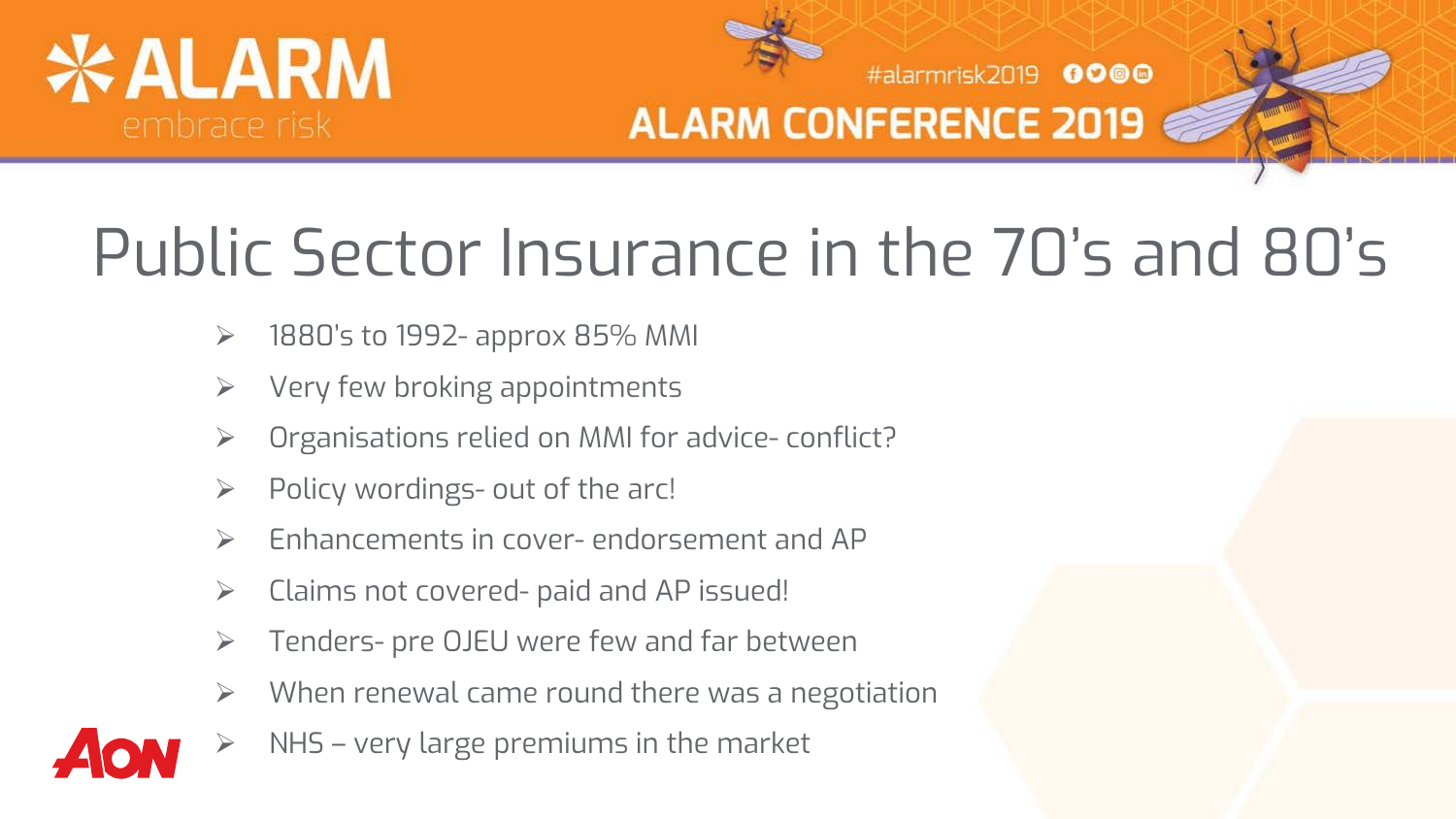



**ALARM CONFERENCE 2019 6** 

#alarmrisk2019 0000

## Public Sector insurance and MMI

- $\triangleright$  After the MMI problems
	- $\triangleright$  Embargo on claims payments
	- $\triangleright$  No future cover
	- Authorities set up sounding board- I was asked to sit on it as insurance "expert"
	- Then creditors committee and run-off/ clawback arrangements
	- This was a tough time! The world was collapsing around our ears
	- Bill's personal story!! I was at Notts County Council then and suffered my own losses!

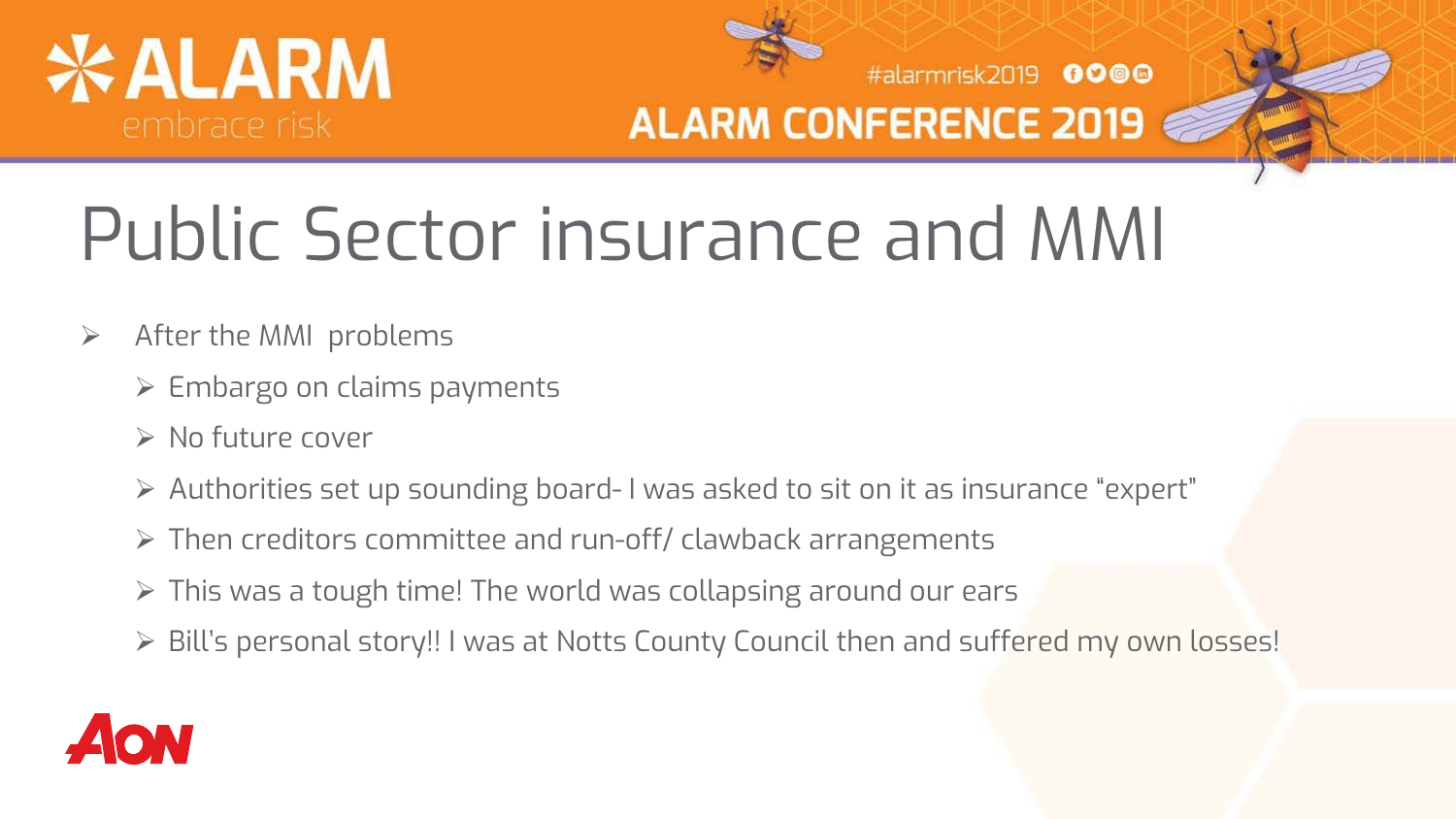



#alarmrisk2019 0000

#### **ALARM CONFERENCE 2019**

### Public Sector insurance and other insurers

- $\triangleright$  Independent Insurance
	- $>$  50% lower deductibles and aggregates than the market
	- $\triangleright$  Negotiate on premium- wanted to win everything!
	- $\triangleright$  Always appeared to be a sound financial bet!
	- Claims reserving techniques proved to be unsound, intended to reassure the market, not present proper reserves
	- Sudden collapse- mad panic to replace business- another hiatus in premiums

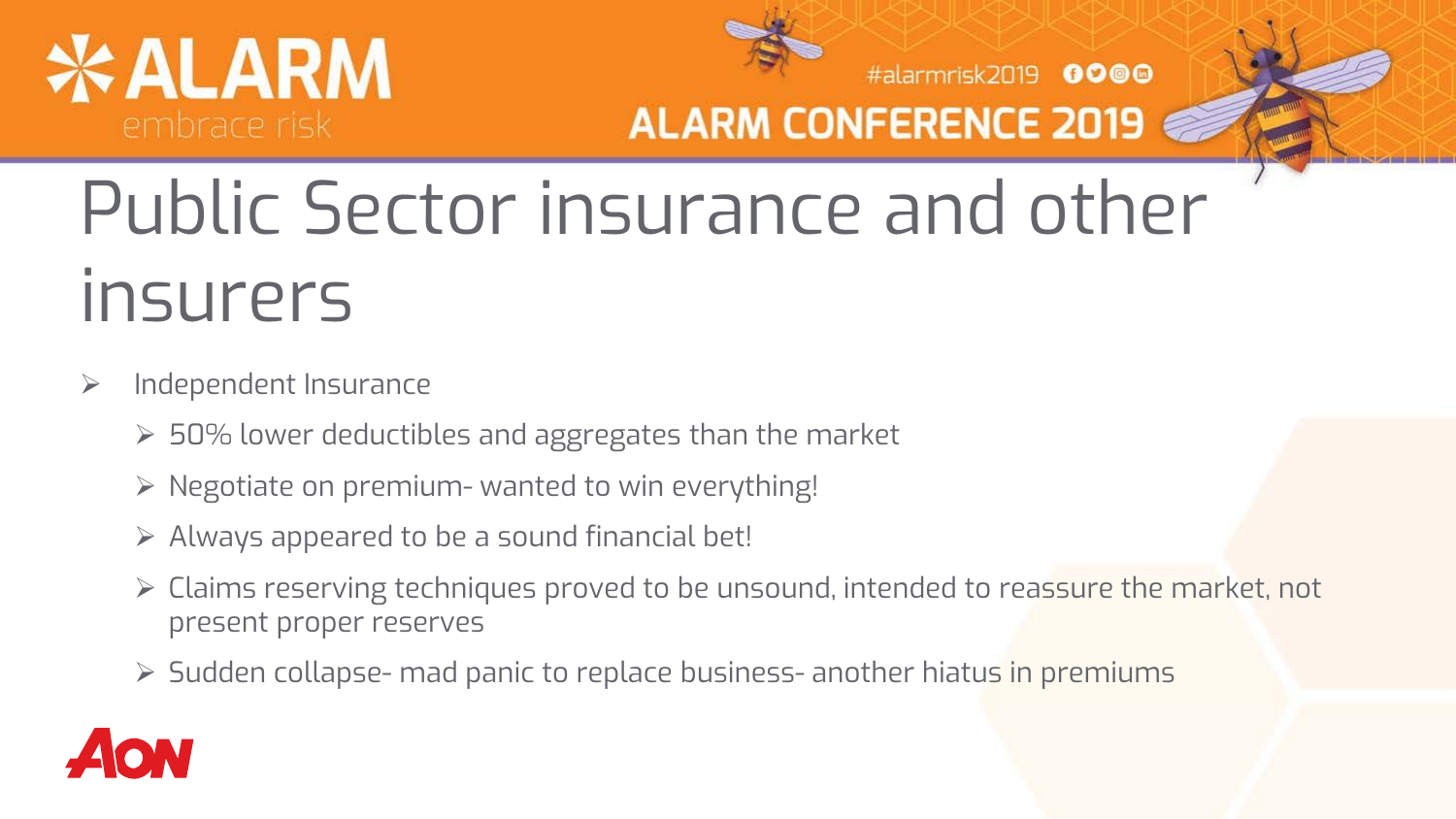



#alarmrisk2019 0000

### Public Sector – how the market developed

- $\triangleright$  Brokers and insurers post MMI troubles
	- > Some people took advantage!
- Coverage enhanced, deductibles increased, programmes refreshed
- Much more professional attitude to risk- but mostly operational
- $\triangleright$  Tendering came to the fore
- Audit Commission involvement- led to corporate risk management
- Example- Notts County Council RM programme
- ALARM- from an acorn to an oak tree!

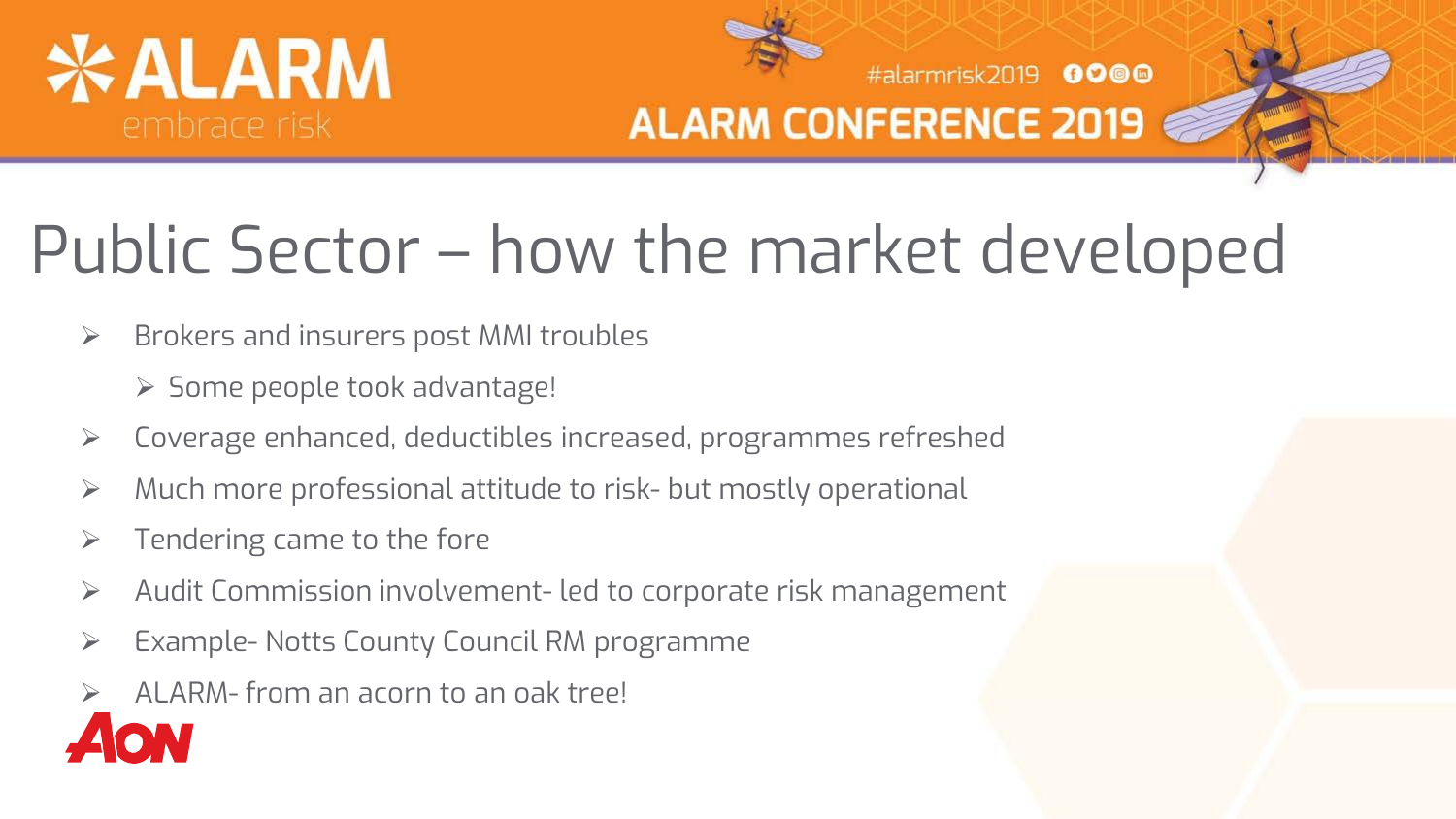



#alarmrisk2019 0000

### Public Sector - who was involved post MMI?

| Insurers- CU; Sun Alliance; Independent; Eagle Star;<br><b>GRE; General Accident; Norwich Union; London and</b><br>Edinburgh; Generali; RH Lister (Lloyds); CIGNA;<br><b>Travelers; Risk Management Partners with American</b><br>Re- then AIG, and of course Zurich Municipal | Brokers-Sedgwick, Lambert Fenchurch; Alexander &<br>Alexander; Minet; Bain Hogg; Willis; Marsh<br>McLennan; Johnson and Higgins; CE Heath; Rollins<br><b>Hudig Hall, JLT</b> |
|--------------------------------------------------------------------------------------------------------------------------------------------------------------------------------------------------------------------------------------------------------------------------------|------------------------------------------------------------------------------------------------------------------------------------------------------------------------------|
| Majority of MMI renewals to ZM<br>Some authorities tendered- not via OJEU.<br>Claims handling became an issue as ZM imposed<br>higher deductibles on larger bodies                                                                                                             | Broker competition- yes but average fee for a<br>Unitary- £70,000; County similar; Districts and<br>Boroughs £15,000; Police and Fire- £25,000                               |

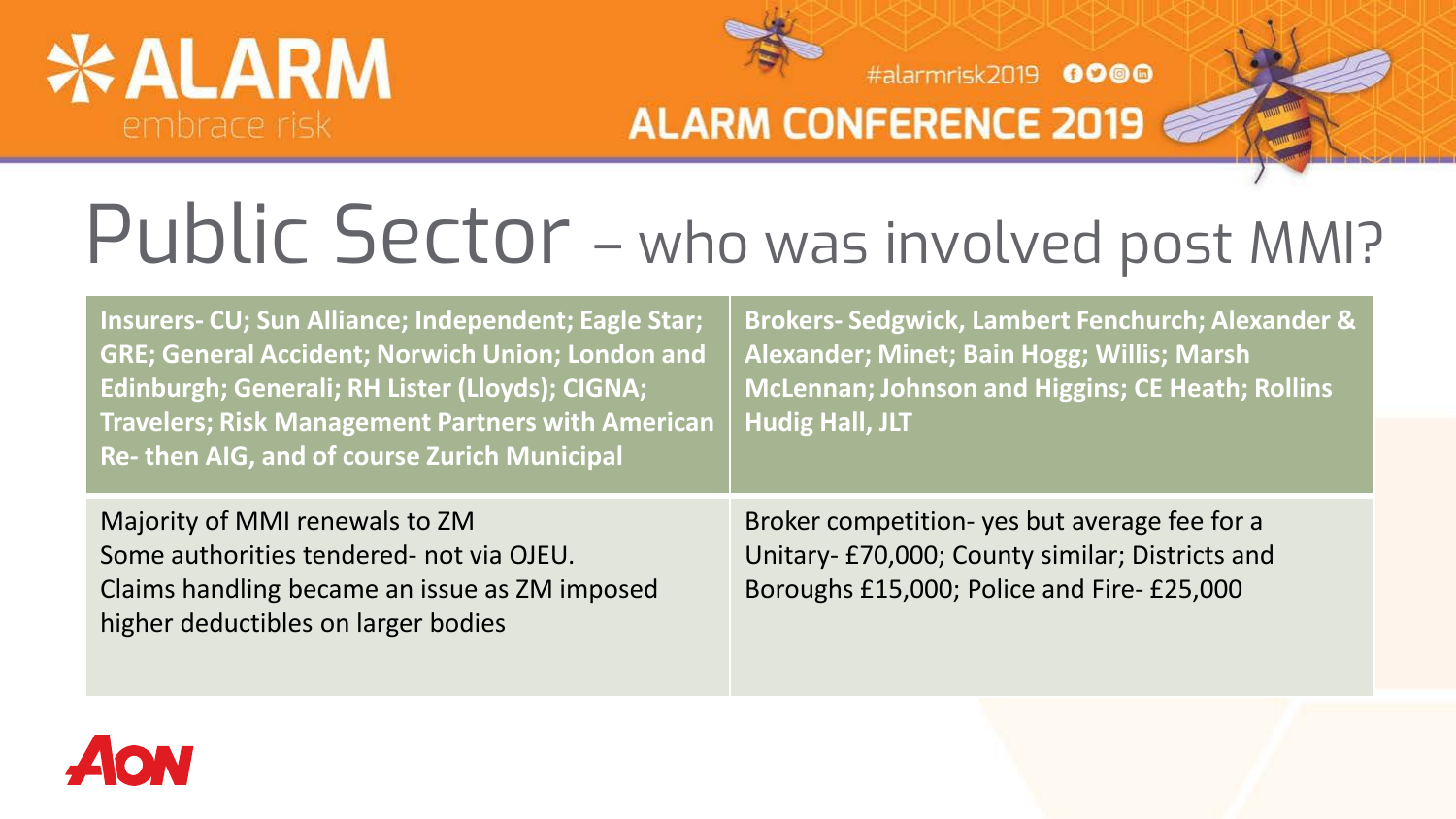



#alarmrisk2019 0000

### Public Sector insurance developments through the years  $\mathcal{S}$  shared services and collaborations

- 
- $\triangleright$  More facilitation, less provision of direct services to the public
- Mergers of authorities- reduction in workforce and corporate knowledge
- > Harder job for insurers and brokers to provide best deal- constant change
- Insurers have merged as have brokers- less competition
- Government intervention- NHS, Academies RPO
- ▶ Wordings more comprehensive than before but prices lower!
- $\triangleright$  Broker fees have gone through the floor!
- New entrants, e.g. Maven, Protector, Edison
- Some insurers have withdrawn from some areas, i.e. blue light, large authorities

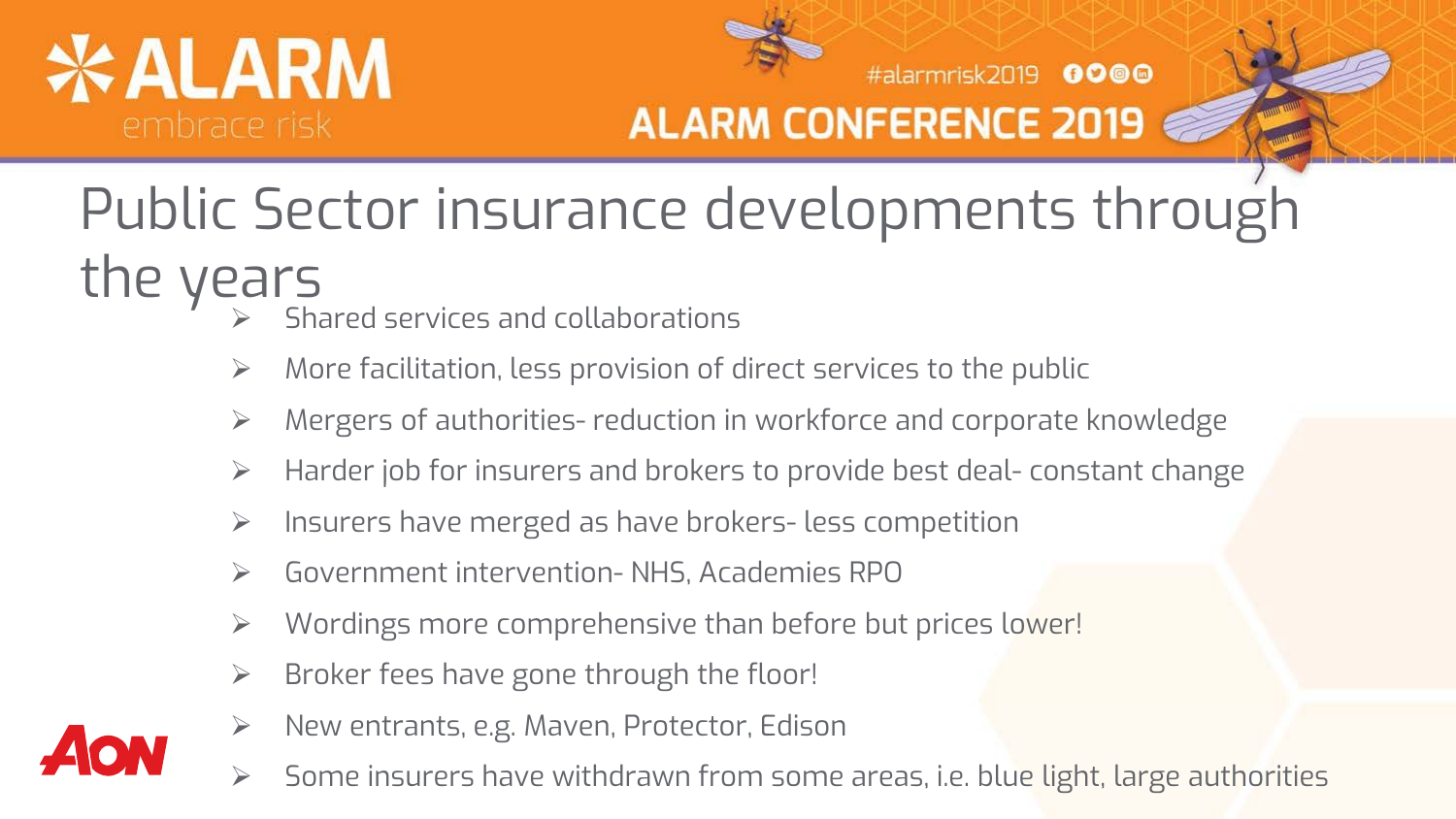



#alarmrisk2019 0000

### The future for the public sector

#### **Threats**

- Wealth disparity; communities getting older; disruptive business models; increased nationalism;
- Terrorism; individualism and lack of respect for others; global warming; localism; policing risks
- $\triangleright$  Big data and analytics; cyber risks; local government transformation

#### **Mitigation/ solutions**

- Be digital in every area; develop "renaissance talent"; role modelling from the top; citizenbased analytics;
- Outcome-based measurement; motivate the customer and volunteer force; put the citizen in control;
- Develop collaborative trust; government as a facilitator only; build public/private partnerships again?
- Small, flexible public sector entities OR regional only?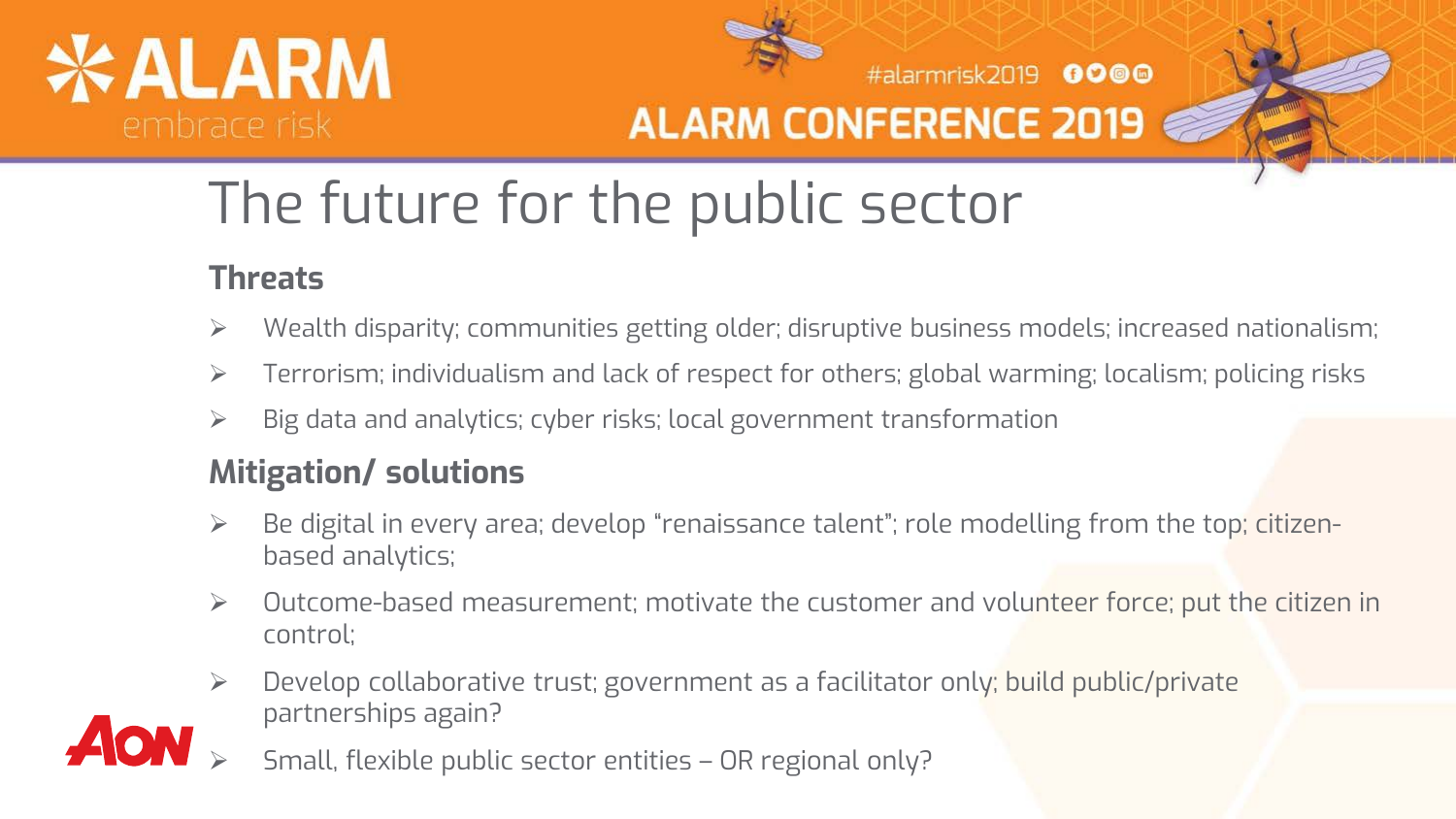



#alarmrisk2019 0000

### Public Sector insurance- how can it help?

Non-standard insurance based products to provide budgetary certainty?

More strategic risk advice, less transactional business, more self retention of non-catastrophic risk

On-line facilities, more choice of insurance products at fingertips

- Less reliance on procurement and more value for money services
- Cyber- security across the entire portfolio

Elockchain threats to be mitigated by enhanced security and ability to trade over blockchains

≽e.g. Bitcoin- how do police forces ensure cyber security during transfer?

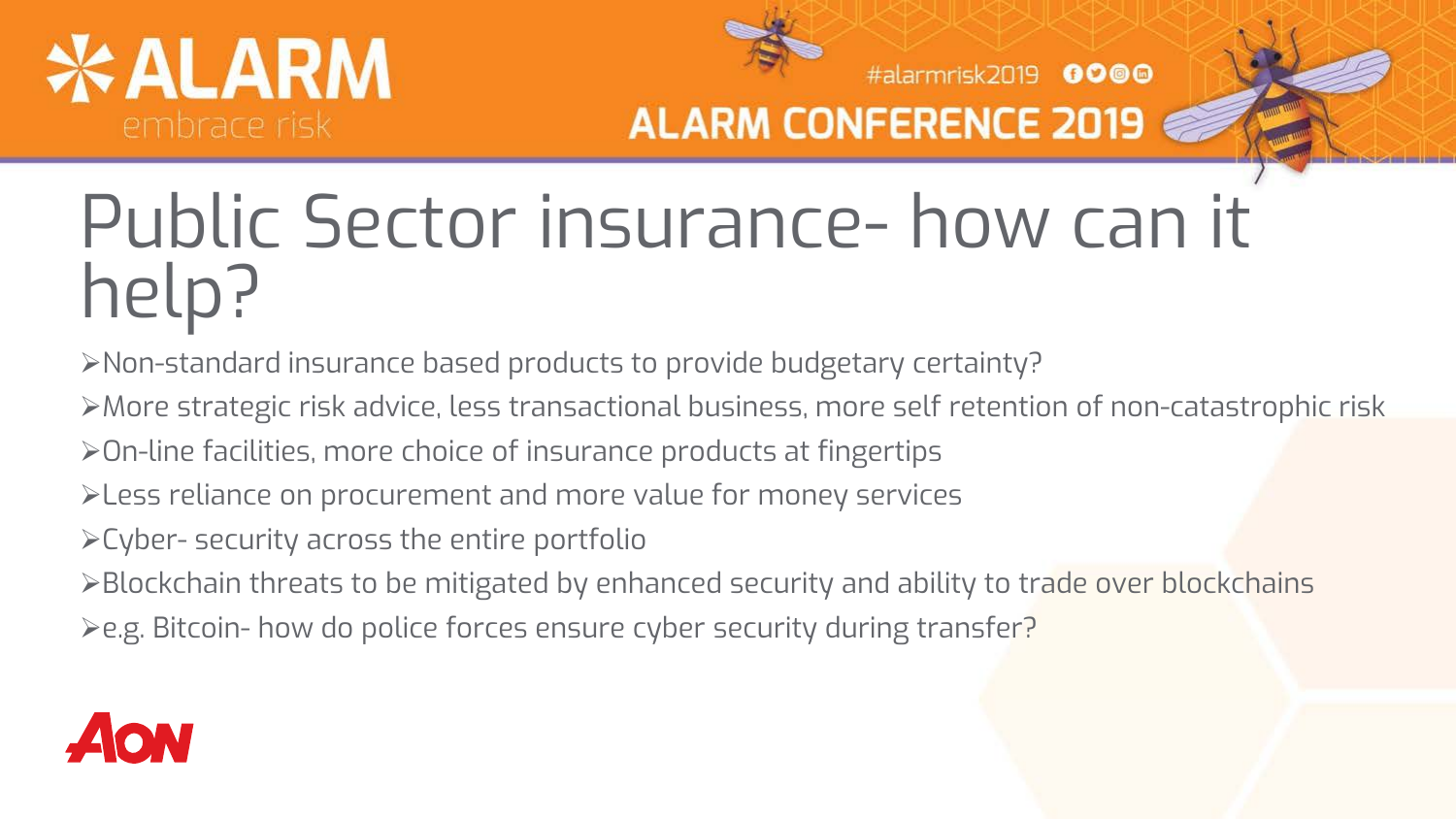



#alarmrisk2019 0000

# The future of insurance?

- Motor insurance disappears- products and cyber covers take its place
- AI handles all claims and premiums via blockchain- no intervention?
- Loss adjusters replaced by drones
- Trips organised by AI routes least risk, premiums charged per trip for life cover!
- The Internet of Things- by 2025 there will be over 30 billion objects connected to the internet and embedded with software- all capable of acting independently
- Lawyers replaced by AI? Litigation resolved by AI/ mediation

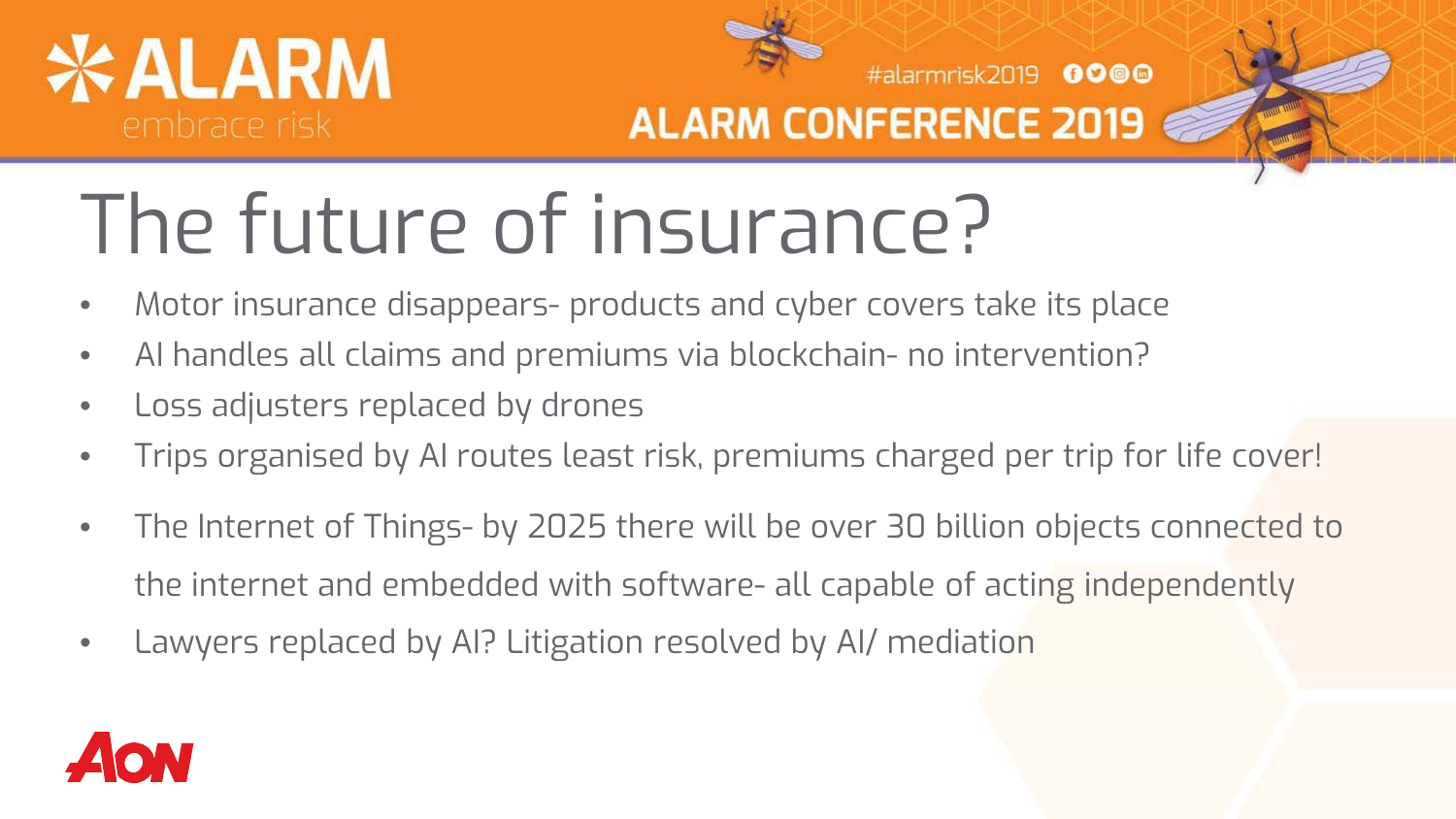



#alarmrisk2019 0000

## Public Sector insurance- the future

Abuse risks to be "insured by a central fund on non-negligence basis- as Scotland Police motor risks will finally reduce due to automation- however cyber crime increased Drones will be used by everyone and insured via a national scheme No motor cover but cyber absolutely vital!

Manual underwriting ceases to exist except for most complicated risks and premiums shared across sectors?

Will another Mutual be part of the insurance options? Will this skew premiums against higher risks? >Develop underwriting talent in a different way- the AI dependence change<mark>s</mark> type of employees<br>needed?